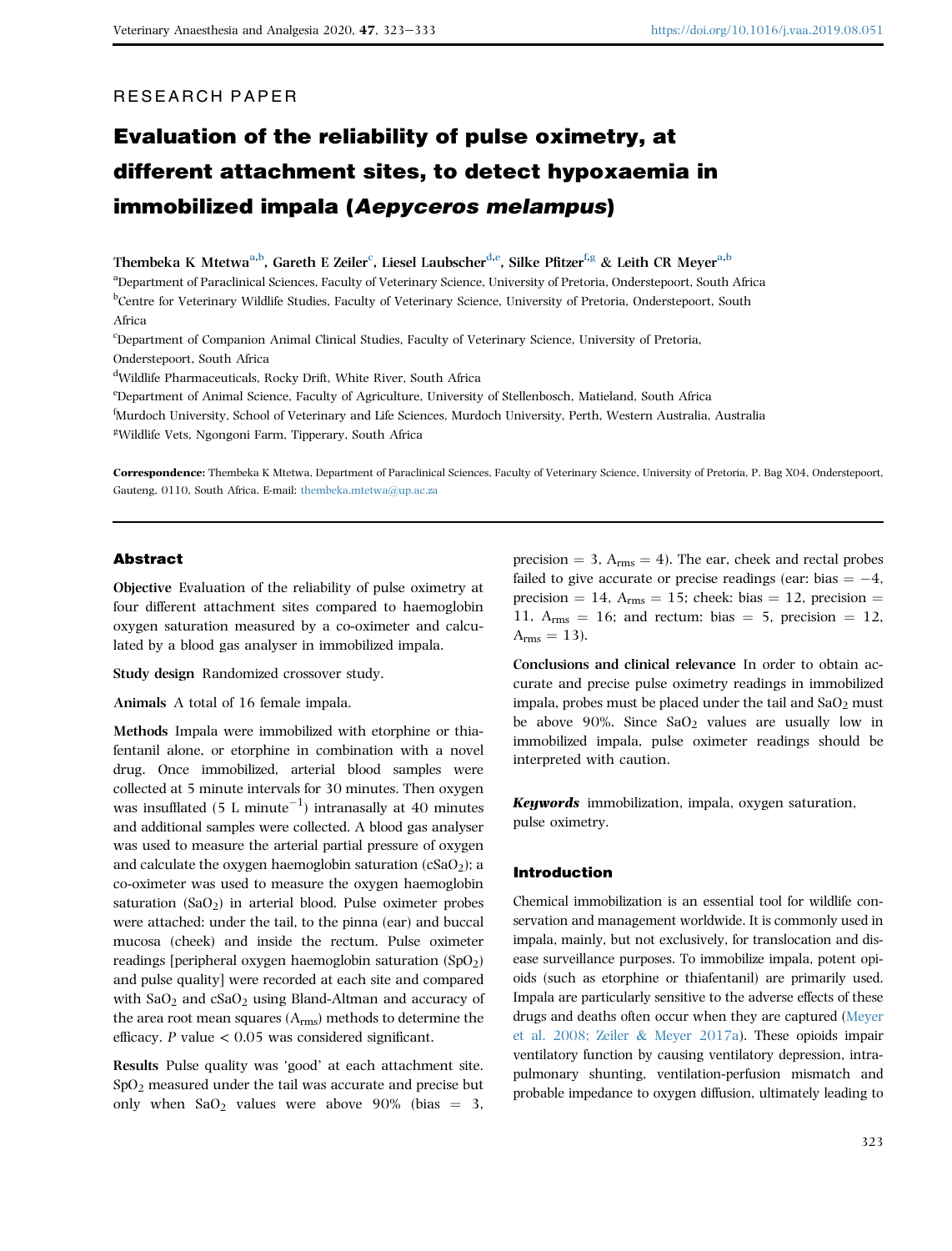severe hypoxaemia [\(Zeiler](#page-10-1) & [Meyer 2017a,b](#page-10-1)). Untreated hypoxaemia may cause tissue hypoxia, organ failure and death [\(Fahlman 2014](#page-10-2)). Therefore, it is important that blood oxygenation is continuously and accurately monitored during immobilization to ensure that hypoxaemia is detected and treated early to guarantee the welfare and survival of an animal.

Currently, co-oximeters and blood gas machines are frequently used for the detection of low arterial oxygen haemoglobin saturation  $(SaO<sub>2</sub>)$  or oxygen partial pressures or both [\(Wong et al. 2011; Bardell et al. 2017](#page-10-3)). However, these devices do not give continuous readings, they can be costly and the arterial samples they require can be difficult to obtain in some species, including immobilized impala ([Proulx 1999](#page-10-4)). Furthermore, these devices are not always practical to use in the field [\(Proulx 1999\)](#page-10-4). Pulse oximetry (SpO<sub>2</sub>), which gives an indirect peripheral measure of  $a_2$  ([Pedersen et al. 2009](#page-10-5)), has become a popular method used for the early detection of hypoxaemia in human and veterinary medicine [\(van de Louw](#page-10-6) [et al. 2001; Young et al. 2002; Giguere et al. 2014; Haymerle](#page-10-6) [et al. 2016\)](#page-10-6). It is widely used in the hospital and field setting because pulse oximetry devices are cheap, portable, easy to apply and use, and give continuous noninvasive measures. Their use and effectiveness have been determined and well documented in humans ([Lee et al. 2000; van de Louw et al.](#page-10-7) [2001](#page-10-7)) and domestic animals (Chaffi[n et al. 1996; Mathews](#page-9-0) [et al. 2003; Giguere et al. 2014; Grubb](#page-9-0) & [Anderson 2017;](#page-9-0) [Reiners et al. 2018](#page-9-0)). However, although they are commonly used during the immobilization of wildlife ([Martin-Jurado et al.](#page-10-8) [2011; Haymerle et al. 2016](#page-10-8)), their accuracy and utility have not been adequately determined. Therefore, the validity of their use for this purpose is still questionable.

Studies in human and domesticated animals show that the accuracy of pulse oximetry is dependent upon probe placement (Chaffi[n et al. 1996; Lee et al. 2000; van de Louw et al. 2001,](#page-9-0) [Mathews et al. 2003; Giguere et al. 2014](#page-9-0)). In order to obtain a pulse oximeter reading, veterinarians working with immobilized wildlife place probes at different sites including the ear, lip, rectum, tongue, vulva and the tip of the penis [\(Proulx 1999](#page-10-4)). However, whether the readings from these sites are accurate and precise still needs to be elucidated. Although several studies have previously compared  $SpO<sub>2</sub>$  readings at different attachment sites in domestic animals (Chaffi[n et al. 1996;](#page-9-0) [Mathews et al. 2003; Giguere et al. 2014\)](#page-9-0), no such studies have been performed in immobilized wildlife.

Therefore, this study aimed to establish, in immobilized impala, whether pulse oximetry is a reliable method for the determination of  $SaO<sub>2</sub>$ . The study also aimed to determine which attachment site of the pulse oximeter probe provided the most accurate  $SpO<sub>2</sub>$  measurement. We hypothesized that pulse oximetry can be used to accurately measure  $a_0$  in immobilized impala under field conditions.

## Materials and methods

## Animals

The study was approved by the Animal Ethics Committee of the University of Pretoria (V035-17) and was conducted at Ngongoni Farm (25°31'25.2"S, 31°06'50.8"E). A total of 16 free-ranging adult female impala (Aepyceros melampus), temporarily housed together in a  $6 \times 8$  m outdoor enclosure (boma), were used. The impala [body weight  $34.1 \pm 5.2$  kg mean  $\pm$  standard deviation (SD)] were habituated to the housing conditions 14 days prior to the study. Lucerne (Medicago sativa) and water were supplied ad libitum with game pellets supplemented as needed. For exclusion, animals were checked for overt signs of cardio-respiratory and other diseases at the first immobilization.

# Immobilization

Data for this study were collected during an unrelated study (see Pfi[tzer et al. 2019\)](#page-10-9) which aimed to assess the doseresponse effect of the serotonin R-enantiomer of 8-hydroxy-2-(di-n-propylamino) tetralin drug on opioid-induced respira-tory depression. This 'novel drug study' used a randomized crossover study design, in which the impala were immobilized (one at a time) on six different occasions. In each trial the impalas were darted with either etorphine alone [0.09 mg  $\text{kg}^{-1}$ , Captivon, Wildlife Pharmaceuticals (Pty) Ltd., South Africa], thiafentanil alone  $[0.09$  mg  $\text{kg}^{-1}$ , Thianil, Wildlife Pharmaceuticals (Pty) Ltd.] or etorphine (0.09 mg  $kg^{-1}$ ) in combination with different doses of the novel drug, using a 1.5 mL dart (P-type Pneudarts with 19 mm long needle; DAN-INJECT, International S.A, South Africa) projected into a muscle mass of the pelvic girdle by a carbon dioxide  $(CO<sub>2</sub>)$  gas powered rifle [230 kPa: X-Caliber dart gun; Wildlife Pharmaceuticals (Pty) Ltd.]. The dart rifle operator stood on an elevated walkway above the boma wall and darted the impala over a distance ranging from 5 to 12 m.

## Experimental procedures

Following immobilization, the impala were blindfolded and carried to an under roof workstation and placed in sternal recumbency on a table. A peripheral artery (either arteriae auricularis posterior or arteriae digitales palmares communes) was aseptically cannulated (22 gauge; Jelco Smiths Medical, UK) for arterial blood sampling. A total of four pulse oximeters (Nonin PalmSat 2500 A; Kyron Laboratories (Pty) Ltd., South Africa) were connected, using four probes [Kyron Laboratories (Pty) Ltd.] at different locations on the impala, as follows [\(Fig. 1](#page-2-0)):

1) Tail—reflectance probe (2000T Transflectance probe; Kyron Laboratories (Pty) Ltd.) placed and secured gently, using adhesive tape (25 mm ElastoPlast Tape; BSN Medical (Pty) Ltd., South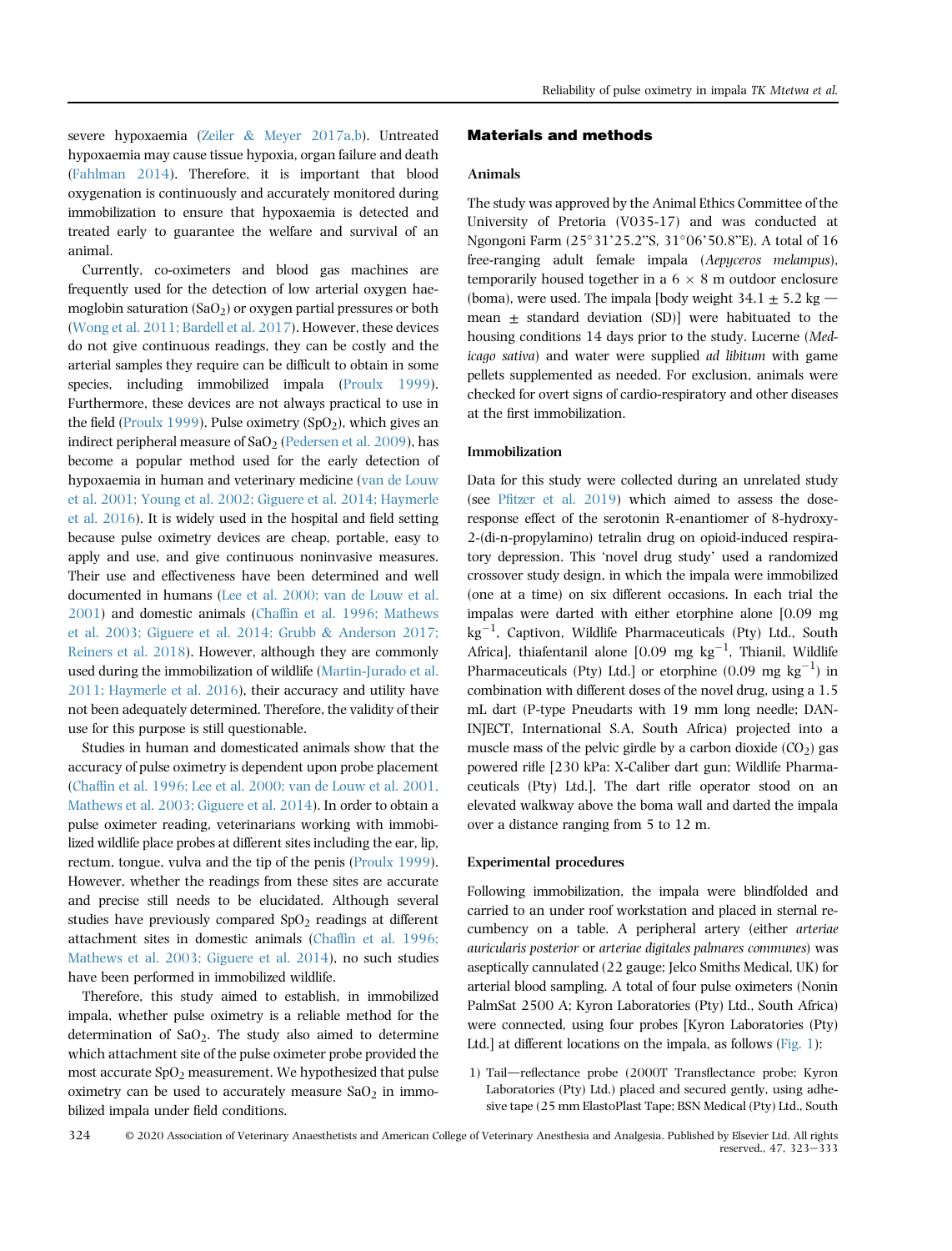Africa), on unpigmented skin on the ventral aspect of the tail base within 20–30 mm from the root of the tail ([Fig. 1a](#page-2-0) & a<sub>1</sub>).

- 2) Rectum—reflectance probe (2000T Transflectance probe) inserted approximately 10 mm into the rectum and secured in position by taping the connecting wire of the probe to the tail base using adhesive tape ([Fig. 1b](#page-2-0)  $& b_1$ ).
- 3) Ear-transmission probe (2000SL Lingual probe; Kyron Laboratories (Pty) Ltd.) clipped onto a shaved unpigmented area on the caudal margin of the pinna ([Fig. 1c](#page-2-0)  $\&$  c<sub>1</sub>).
- 4) Cheek-reflectance probe (2000T Transflectance probe) secured to a holding clip and positioned inside the mouth and placed against the buccal mucosa approximately 30 mm from the commissure of the lip [\(Fig. 1d](#page-2-0) &  $d_1$ ).

<span id="page-2-0"></span>These sites were chosen based on practical application of the probes. The Nonin PalmSAT 2500 veterinary probes were used in the study (2000T and 2000SL) because they are similar to the Nonin PalmSAT 2500 human probes (8000Q2-ear clip sensor and 8000R-reflectance sensor), which are compatible with each other ([https://www.nonin.com/wp-content/](https://www.nonin.com/wp-content/uploads/2018/09/Sensor-Compatibility-Guide.pdf) [uploads/2018/09/Sensor-Compatibility-Guide.pdf\)](https://www.nonin.com/wp-content/uploads/2018/09/Sensor-Compatibility-Guide.pdf). The device's set averaging time for  $SpO<sub>2</sub>$  readings is 10 seconds ([https://www.nonin.com/wp-content/uploads/Operators-](https://www.nonin.com/wp-content/uploads/Operators-Manual-2500A-Vet.pdf)[Manual-2500A-Vet.pdf](https://www.nonin.com/wp-content/uploads/Operators-Manual-2500A-Vet.pdf)).

In all the trials, 1 mL of arterial blood was collected in heparinized plastic syringes (B Braun, Germany) and stored on ice at 5, 10, 15, 20 and 30 minutes from the time the impala became recumbent. At 40 minutes of immobilization, seven impala were given etorphine alone or thiafentanil alone and were supplemented with oxygen for 10 minutes using a highpressure oxygen cylinder [Ecomed Medical (Pty) Ltd, South Africa]. The flowmeter was set at 5 L minute<sup>-1</sup>, administered intranasally via a nasal tube to increase the animal's oxygen haemoglobin saturation. Thereafter, arterial samples were also



**Figure 1** Placement of pulse oximeter probe at four different attachment sites. The tail (a) probe was a transflectance probe  $(a_1)$ . It was placed on unpigmented skin at the base of the tail and secured with tape. The probe inserted into the rectum (b) was a transflectance probe  $(b_1)$ . It was placed 10 mm inside the rectum facing the mucosa next to the temperature probe and indicated by the black arrow. The lingual transmission probe  $(c_1)$  was clipped to the skin of the shaved margin of the ear (c) of the impala. The probe attached to the cheek (d) was a transflectance probe. It was attached to a plastic clip with rubber bands  $(d_1)$  and the plastic clip secured the probe adjacent to cheek the 30 mm from the commissure of the lips. White dotted arrows represent internal probes placed on the mucosa and the white solid arrows are probes that are placed externally on the skin.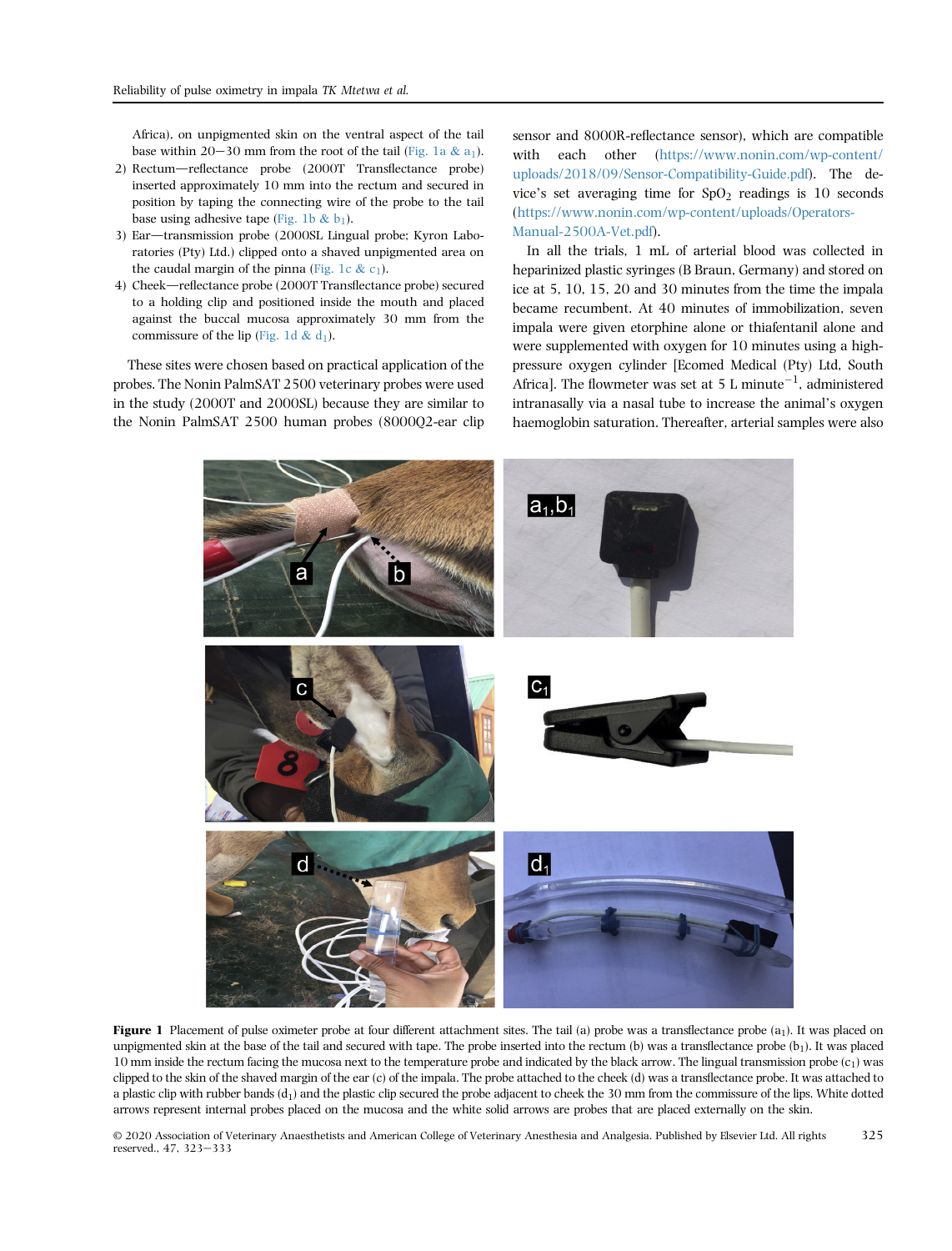collected at random intervals during oxygen supplementation. Peripheral oxygen haemoglobin saturation  $(SpO<sub>2</sub>)$ , pulse rate (beats minute<sup> $-1$ </sup>) and pulse quality data detected by the pulse oximeter were recorded in triplicate, within 30 seconds of collecting each arterial blood sample. Pulse quality (pulse signal strength) was indicated by a flashing coloured light emitting diode built into the pulse oximeter; green indicated good, amber intermediate and red a poor quality. The pulse oximetry readings were recorded in the following order: 1) tail; 2) rectum; 3) cheek; and 4) ear.

## Arterial blood analysis

After withdrawal, arterial blood samples were immediately stored on ice and analyzed within 10 minutes after collection using: 1) an EPOC blood gas analysis system and selfcalibrating BGEM3 test cards (Epocal Inc., ON, Canada); and 2) a daily calibrated Avoximeter 4000 co-oximeter with cuvettes [Surgical Innovations (Pty) Ltd., South Africa)]. The blood gas analyser was used to measure the arterial partial pressure of oxygen  $(PaO<sub>2</sub>)$  to calculate the arterial oxygen haemoglobin saturation  $(cSaO<sub>2</sub>)$  using a default equation programmed into the blood gas analyser by the manufacturer. The co-oximeter was used to measure the fractional arterial oxygen haemoglobin saturation of the arterial blood  $(SaO<sub>2</sub>)$ .

## Statistical analysis

For Bland-Altman method analysis to be performed at an  $\alpha =$ 0.05 and  $\beta$  = 0.90, this study needed a minimum of 17 paired data sets (i.e.  $SpO_2 - SaO_2$ ,  $CSaO_2 - SaO_2$  and  $SpO_2 - cSaO_2$ ) to have power when the expected mean of differences is 3%, expected SD of differences is 3% and the maximum allowed difference between methods is  $\pm 10\%$ .

The  $SaO<sub>2</sub>$  measured by the co-oximeter is accepted by the International Organisation for Standardisation (ISO) 80601-2- 61:2011 guidelines as the gold-standard measurement of  $SaO<sub>2</sub>$ to validate the use of pulse oximetry ( $\overline{D}$ IN EN, 2011). The cSaO<sub>2</sub> calculated by the blood gas analyser is used as a 'clinical stan-dard' ([Whitehair et al. 1990; Reiners et al. 2018\)](#page-10-11). Both measures ( $SaO<sub>2</sub>$  and  $cSaO<sub>2</sub>$ ) were used to assess the accuracy and utility of the pulse oximeters in this study. The Bland-Altman method for multiple observations [\(Bland](#page-9-1)  $&$  [Altman 2007](#page-9-1)) was used to determine the accuracy and precision of the measurements recorded using the three monitors. More specifically: 1) how SpO2 measured by the pulse oximeters at each site compared with the  $SaO_2$ ; 2) how cSaO<sub>2</sub> calculated by the blood gas analyser compared with the measured  $SaO<sub>2</sub>$ ; and 3) how  $SpO<sub>2</sub>$  measurements at each site compared with the  $cSaO<sub>2</sub>$ .

The Bland-Altman method calculates the bias [the measure of accuracy—by calculating the mean difference between the two variables (methods) that are compared, i.e.  $SpO<sub>2</sub>$  -  $SaO<sub>2</sub>$ ,  $cSaO<sub>2</sub> - SaO<sub>2</sub>$  and SpO<sub>2</sub> -  $cSaO<sub>2</sub>$ ], the precision (a measure of random error—by calculating the SD of the differences), and limits of agreement  $(LOA)$  (calculated as the bias  $+1.96$  SD) at 95% confidence interval for the mean difference and LOA. A frequency distribution test and column statistics were performed to determine whether the mean differences between the two variables (methods) were normally distributed.

The combined accuracy and precision of the compared variables were determined by using the accuracy of the area root mean square (Arms) ([Batchelder](#page-9-2) & [Raley 2007](#page-9-2); Equation [\(1\)](#page-10-12) in Appendix A). According to ISO 80601-2-61:2011 guidelines, pulse oximetry is regarded as accurate and precise when the bias, precision and A<sub>rms</sub> are  $\leq \pm 3\%$ ,  $\leq 3\%$  and  $\leq$  $\pm 4\%$ , respectively ([DIN EN, 2011\)](#page-10-10).

## Data handling

The  $SpO<sub>2</sub>$  data set was paired with the  $SaO<sub>2</sub>$  and  $cSaO<sub>2</sub>$  data sets to determine the total number of pairs available for analysis. Initially, all of the  $SpO<sub>2</sub>$  measurements (all-data) were used to calculate the mean of the triplicates for each data point and these values were used for analyses using the methods described. Then, exclusion criteria were applied to the  $SpO<sub>2</sub>$ data set to filter out poor pulse quality data points, thereby to obtain a good quality data set (pass-data). It was done by excluding any triplicate data sets: 1) with red oximeter pulse quality light reading; and 2) where the pulse quality light indicated green or amber, but the  $SpO<sub>2</sub>$  triplicate data had an SD of more than 3%.

To determine the performance of the pulse oximeters at different  $SaO<sub>2</sub>$  ranges, the  $SpO<sub>2</sub>$  data were compared at the following different SaO<sub>2</sub> or cSaO<sub>2</sub> ranges:  $0 - 100\%$ ,  $70 -$ 100% (range claimed by the manufacturer to be most accurate for the pulse oximeter),  $\langle 70\%$  (range claimed by the manufacturer to be inaccurate for pulse oximetry),  $70 - 79\%$ ,  $80 89\%$  and  $90 - 100\%$  for 'all-data' and the 'pass-data' sets.

Analyses were performed using commercially available software MedCalc Version 19, MedCalc Software Ltd., (Belgium) and GraphPad Prism, Version 7, (GraphPad Software, CA, USA).

## Results

## Quality of data collected

All immobilization procedures were successful (Pfi[tzer et al.](#page-10-9) [2019](#page-10-9)). Overall, there were  $167$  paired  $SaO<sub>2</sub>$  readings measured by the co-oximeter and the  $SaO<sub>2</sub>$  data ranged from 16.3% to 99.3%. There were 194 paired  $cSaO<sub>2</sub>$  readings calculated by the blood gas analyser and the data ranged from 15.5% to 99.9%. The  $SaO<sub>2</sub>$  readings had a good agreement (bias  $-1$ , LOA 5 to  $-7$ ) with cSaO<sub>2</sub> readings ([Fig. 2\)](#page-4-0).

All probe sites gave good pulse quality readings, i.e. percentage readings that had a good pulse quality-green light,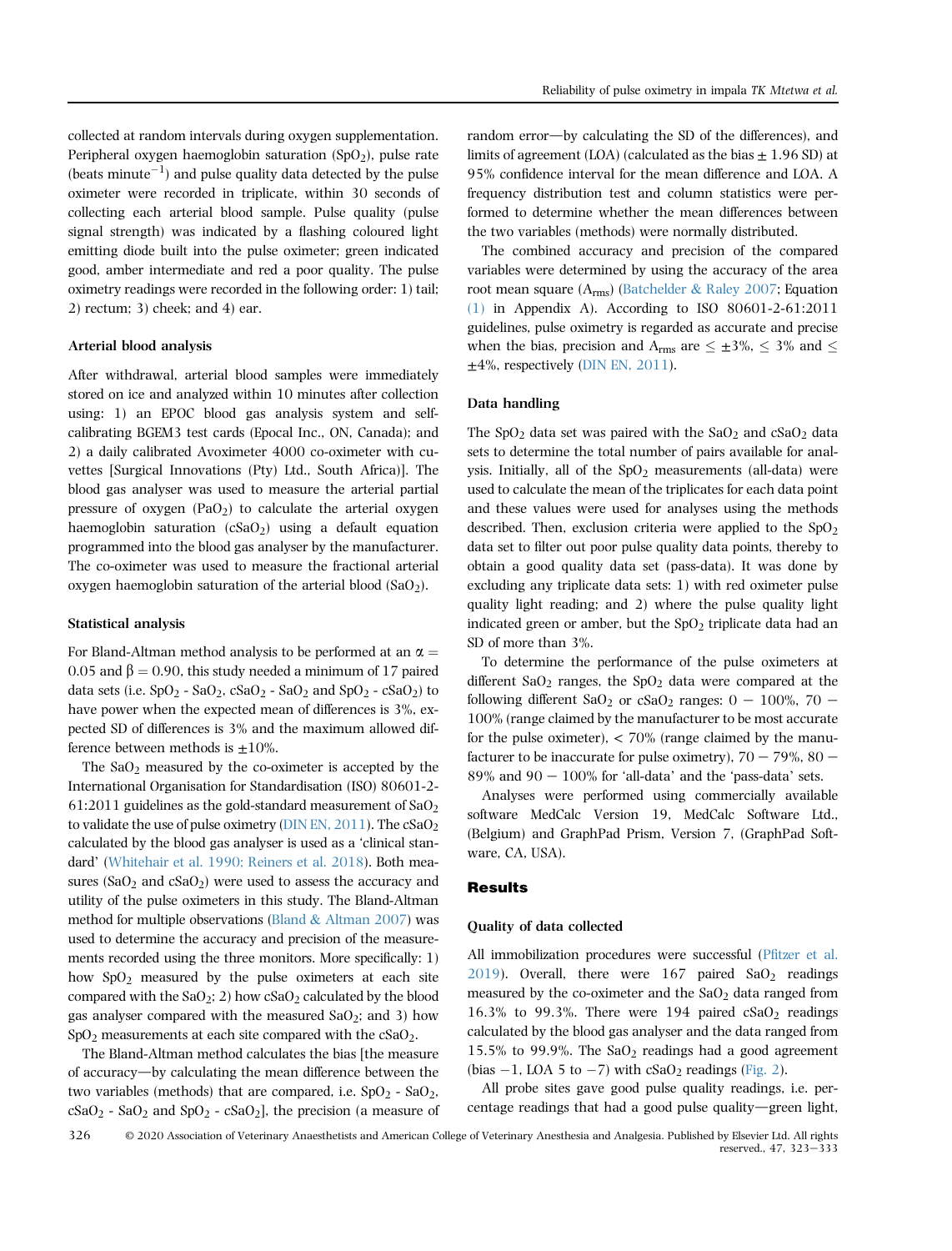([Tables 1 and 2\)](#page-6-0), with the highest values obtained from the tail and the lowest from the ear. The ear, the cheek and the rectum had  $SpO<sub>2</sub>$  readings indicating poor pulse quality (poor signal strength-red light).

Although the tail gave the best quality  $SpO<sub>2</sub>$  readings, there was a larger variability in the readings obtained from the tail, and likewise from the ear (triplicate readings with SD>3%, [Tables 1](#page-6-0) [and 2](#page-6-0)) compared with the other two sites (rectum and cheek).

## Pulse oximeter performance at each site

The mean difference between the two variables (methods) that were compared, i.e.  $SpO_2-SaO_2$   $csaO_2-SaO_2$  and  $SpO_2-c-$ SaO2, were normally distributed.

#### Tail

Compared with  $SaO<sub>2</sub>$  ([Tables 3](#page-7-0)), the pulse oximeter had an acceptable performance (i.e. it was accurate and precise) in the SaO<sub>2</sub> range of 90-100% for 'all-data'. In the SaO<sub>2</sub> range of 80–89%, below this range (70–79% and  $\langle 70^{\circ} \rangle$ ) and in the whole range of  $\text{SaO}_2$  (0-100%), the pulse oximetry gave inaccurate and imprecise readings. For the 'pass-data', at the range of  $90-100\%$ , pulse oximetry was inaccurate but precise. Below 90%, however, pulse oximetry was inaccurate and imprecise.

<span id="page-4-0"></span>When  $cSaO<sub>2</sub>$  was compared with  $SpO<sub>2</sub>$  at the range of  $90-100\%$ , the pulse oximeter gave accurate but imprecise

readings, however, the  $A_{rms}$  indicated that pulse oximetry was accurate for 'all-data' and 'pass-data'. Below these ranges, pulse oximetry was inaccurate and imprecise. In the manuaccurate for 'all-data' and 'pass-data'. Below these ranges, pulse oximetry was inaccurate and imprecise. In the manu-<br>facturer's claimed performance range  $(70-100\%)$  the readings were accurate but imprecise ([Table 4\)](#page-8-0).

## Ear

When compared with  $SaO<sub>2</sub>$  ([Tables 3 and 4](#page-7-0)), 'all-data' readings were accurate but imprecise in all ranges except within the  $70-79\%$  and  $90-100\%$  ranges, where the readings were both inaccurate and imprecise. These findings were similar to the 'pass-data'. At the range of  $70-100%$ , the pulse oximeter gave accurate but imprecise readings for 'all-<br>data' and 'pass-data' [\(Fig. 3\)](#page-5-0). When compared with cSaO<sub>2</sub>, the ear probe was inaccurate and imprecise at all ranges.

# Rectum

Within the  $SaO<sub>2</sub>$  ranges of 80-89% and 90-100%, the pulse oximeter gave accurate but imprecise readings [\(Table 3](#page-7-0)). At ranges below 80%, the pulse oximeter was inaccurate and imprecise. For 'pass-data', the pulse oximeter gave accurate but imprecise readings at the range of  $90-100\%$ . At the range of 70–100%, the pulse oximeter gave accurate but imprecise<br>readings for 'all-data' and 'pass-data' [\(Fig. 3\)](#page-5-0). The comparisons of the pulse oximeter readings with  $cSaO<sub>2</sub>$  were similar to those of  $SaO<sub>2</sub>$  [\(Table 4\)](#page-8-0).



Figure 2 Bland-Altman plot showing the agreement between arterial oxygen haemoglobin saturation measured by the co-oximeter (SaO<sub>2</sub>) and calculated by the blood gas analyser using the measured partial pressure of oxygen (cSaO<sub>2</sub>). The mean difference between the SaO<sub>2</sub> and the cSaO<sub>2</sub> is plotted against the mean oxygen haemoglobin saturation  $(cSaO<sub>2</sub>$  and  $SaO<sub>2</sub>)$  values obtained from the two devices. Each point on the plot represents one paired measurement. Each number represents the animal identification number (ID) of 16 individual impala from which the arterial samples were taken. The dashed lines represent the limits of agreement [mean  $\pm$  1.96 standard deviation (SD)] and the solid line represents the estimated bias.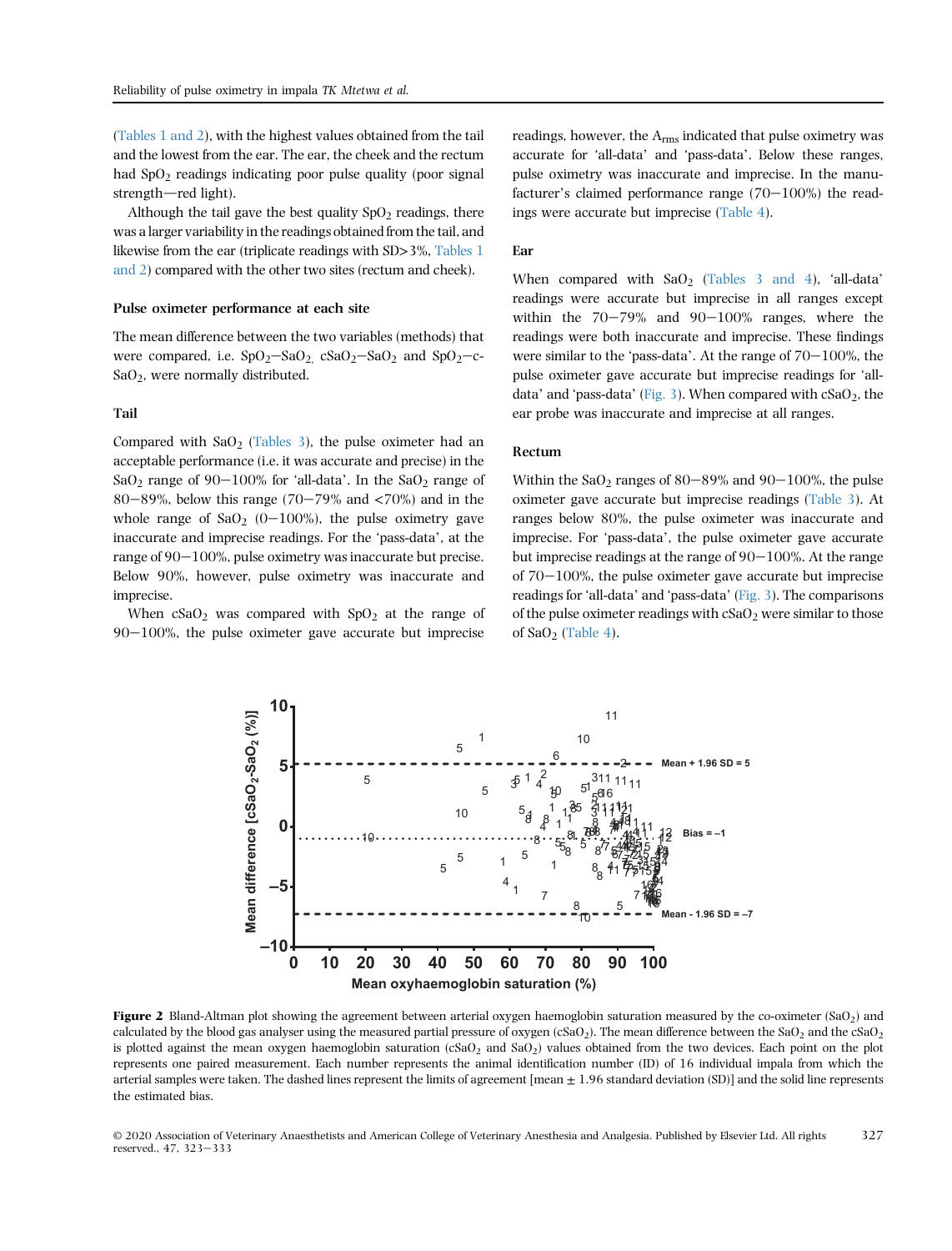<span id="page-5-0"></span>

**Figure 3** The performance of the peripheral oxygen haemoglobin saturation (SpO<sub>2</sub>; measured by pulse oximetry) compared with arterial oxygen haemoglobin saturation (SaO<sub>2</sub>; measured by the co-oximeter) (graphs a and b) and arterial oxygen haemoglobin saturation (cSaO<sub>2;</sub> calculated by blood gas analyser) (graphs c and d) in the range of  $70 - 100\%$  (manufactur blood gas analyser) (graphs c and d) in the range of  $70 - 100\%$  (manufacturer's claimed performance range of the pulse oximeters) shown on the y axis, at four probe attachment sites in 16 impala, shown on the x axis. a a applied) and b and d indicate "pass-data" sets (i.e. when exclusion criteria were applied). The data were analysed using the Bland-Altman method applied) and b and d indicate "pass-data" sets (i.e. when exclusion criteria for multiple comparisons per individual. The mean differences (bias—black squares) (SpO<sub>2</sub>-SaO<sub>2</sub>)  $SpO<sub>2</sub>-cSaO<sub>2</sub>$ ) and the limits of agreement [mean  $\pm$ 1.96 standard deviation (SD) indicated by the error bars] are plotted for the four probe attachment sites. The black line at 0 indicates a bias of 0; the closer the mean differences are to this line, the greater the accuracy of the pulse oximeter measurements and the smaller the limits of agreement, the greater the precision of these measurements.

## Cheek

When compared with  $SaO<sub>2</sub>$  ([Table 3\)](#page-7-0), pulse oximetry was inaccurate and imprecise at all ranges except within the range of 90–100%, where readings were inaccurate but precise for 'all-data' and 'pass-data'.

When compared with  $cSaO<sub>2</sub>$  ([Table 4](#page-8-0)), the cheek probe gave inaccurate but precise readings in the  $90-100\%$  range for 'pass-data'. Within all the other ranges analyzed, the cheek probe gave inaccurate and imprecise readings.

## **Discussion**

In the immobilized impala,  $SpO<sub>2</sub>$  measurements using a commercial veterinary pulse oximeter device were accurate and precise indicators of oxygenation. However, it was only acceptable at high  $SaO<sub>2</sub>$  and was influenced by the probe's location on the impala. Pulse oximetry was most accurate and precise when the probe was placed at the base of the tail and the saturation values were greater than 90%. The tail probe provided good pulse quality readings; however, the variability of these readings was also high. The accuracy of pulse oximetry was poor when the probes were placed on the ear, inside the rectum and against the cheek. The differences in the performance of the pulse oximeter at different attachment sites highlights the importance of appropriate probe placement when monitoring and assessing oxygen levels in free-ranging wild ungulates during immobilization.

The co-oximeter was not available on all study days, which resulted in a smaller sample size of  $SaO<sub>2</sub>$  measurements when compared with  $cSaO<sub>2</sub>$  readings. However, the number of samples was still adequate for the comparisons made, and similar findings were obtained when  $SpO<sub>2</sub>$  values were compared with  $cSaO<sub>2</sub>$ . Many studies also compare the pulse rate measured by the pulse oximeter with the heart rate (HR) of the animal to determine the quality of the data measured. If the two values are similar, this indicates that the pulse oximeter is measuring a pulse and not movement artefact **Example 12**  $\frac{3}{2}$  **Example 12 Example 12 Example 12 Example 12 Example 12 Example 12 Example 12 Example 12 Example 12 Example 12 Example 12 Example 12 Example 12 Example 12 Example 12 Ex**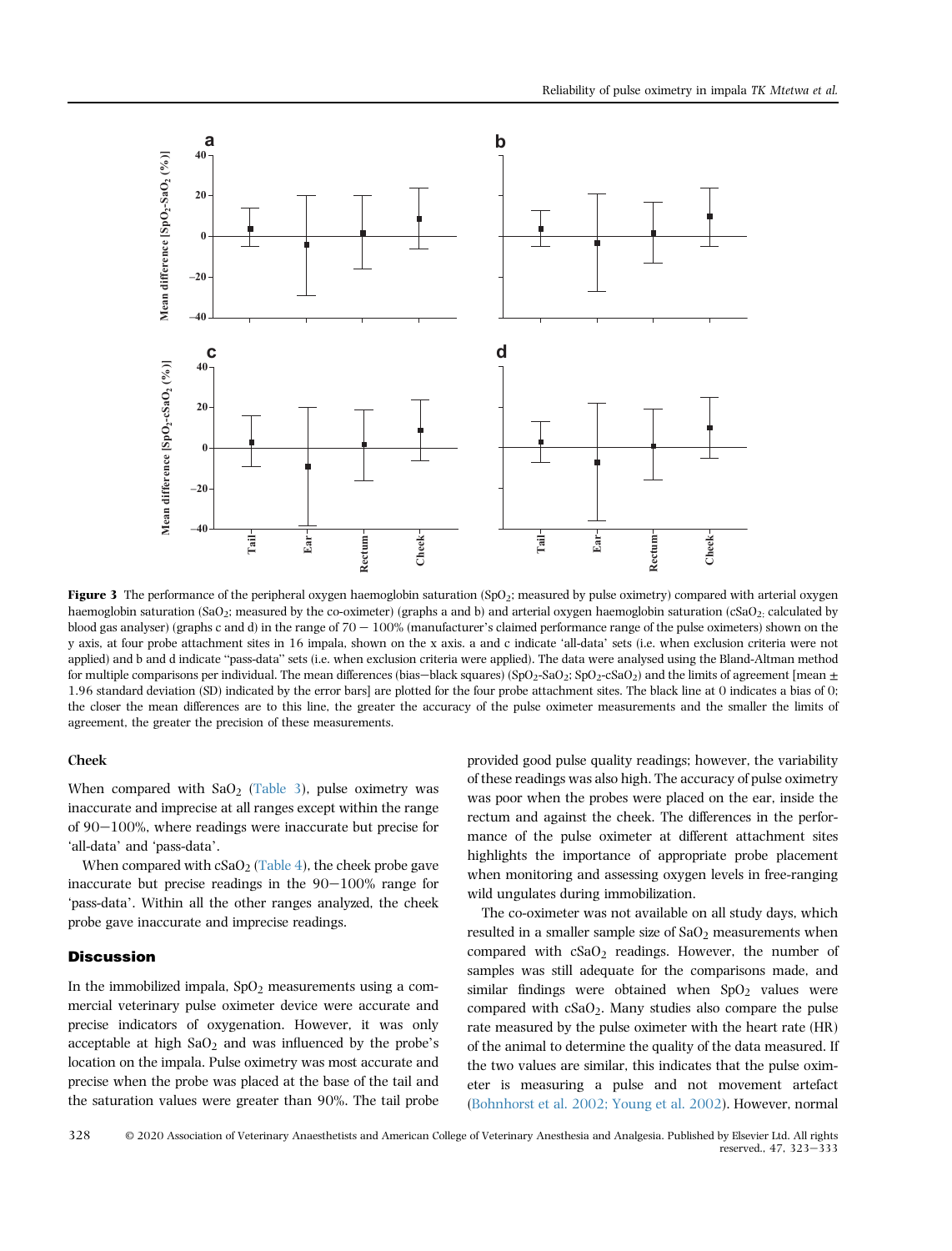<span id="page-6-0"></span>Table 1 The number of time-matched paired data obtained from the co-oximeter  $(SaO<sub>2</sub>)$  and the pulse oximeters  $(SpO<sub>2</sub>)$  at the different attachment sites (ear, cheek, tail and rectum). The number of pairs for all the data (all-data) and their pulse quality are presented. Number of data pairs excluded, and the criteria of exclusion and the total number of data pairs not excluded (pass-data) are also presented. SD, standard deviation. sample size (n).

| <b>Attachment site</b> | All-data n | <b>Pulse quality indicator</b>   | Pass-data n (%) | Exclusion criteria n (%)                   |                                             |  |  |  |  |
|------------------------|------------|----------------------------------|-----------------|--------------------------------------------|---------------------------------------------|--|--|--|--|
|                        |            | light colour (%)                 |                 | Triplicate SpO <sub>2</sub> with SD $>3^*$ | Red light (poor pulse quality) <sup>T</sup> |  |  |  |  |
| Tail                   | 167        | Green: 98<br>Amber: 2<br>Red: 0  | 124 (74)        | 43 (26)                                    | 0(0)                                        |  |  |  |  |
| Ear                    | 134        | Green: 75<br>Amber: 21<br>Red: 4 | 91 (68)         | 35(26)                                     | 8(6)                                        |  |  |  |  |
| Rectum                 | 153        | Green: 83<br>Amber: 16<br>Red: 1 | 115 (75)        | 37(24)                                     | 1(1)                                        |  |  |  |  |
| Cheek                  | 111        | Green: 88<br>Amber: 11<br>Red: 1 | 88 (79)         | 22 (20)                                    | 1(1)                                        |  |  |  |  |

\* Triplicate SpO2 data excluded because the SD was more than 3% between the SpO2 triplicate data, even though the pulse quality indicated a green or amber light for the readings.

 $\overline{y}$ Triplicate SpO<sub>2</sub> data excluded because one or more SpO<sub>2</sub> readings had a poor pulse quality indicated by a red light.

variability between HR measured from an electrocardiograph and the pulse rate measured by pulse oximetry have been observed in cats, dogs and horses [\(Mathews et al. 2003\)](#page-10-13). Therefore, using HR alone to assess data quality can have its limitations. Most studies that validated their readings using pulse rate did not take pulse quality, or its variability, into consideration, and this practice may limit the ability to make valid comparisons. We were unable to record the HR at the same time as our data collection. Therefore, the quality of our data was based solely on the pulse quality determined by the internal light emitting diode function and the variability of the data. In some instances, more than 30% of good pulse quality data were excluded because they were highly variable, possibly indicating an error in the measurement of pulse quality, or acute changes in  $SaO<sub>2</sub>$  of the animal at the time of measurement or movement.

Previously, the accuracy of pulse oximetry has been assessed by either comparison of  $SpO<sub>2</sub>$  values with calculated  $SaO<sub>2</sub>$ 

Table 2 The number of time-matched paired data obtained from the blood gas analyser  $(cSaO<sub>2</sub>)$  and the pulse oximeters  $(SpO<sub>2</sub>)$  at the different attachment sites (ear, cheek, tail and rectum). The number of pairs for all the data (all-data) and their pulse quality are presented. Number of data pairs excluded, and the criteria of exclusion and the total number of data pairs not excluded (pass-data) are also presented. SD, standard deviation. sample size (n).

| <b>Attachment site</b> | All-data n | <b>Pulse quality indicator</b>   | Pass-data $n$ (%) | Exclusion criteria n (%)         |                                             |  |  |  |  |
|------------------------|------------|----------------------------------|-------------------|----------------------------------|---------------------------------------------|--|--|--|--|
|                        |            | light colour (%)                 |                   | Triplicate $SpO2$ with $SD > 3*$ | Red light (poor pulse quality) <sup>†</sup> |  |  |  |  |
| Tail                   | 194        | Green: 97<br>Amber: 3<br>Red: 0  | 134 (69)          | 60 (31)                          | 0(0)                                        |  |  |  |  |
| Ear                    | 139        | Green: 72<br>Amber: 24<br>Red: 4 | 80 (58)           | 50 (36)                          | 9(6)                                        |  |  |  |  |
| Rectum                 | 176        | Green: 80<br>Amber: 19<br>Red: 1 | 129 (73)          | 46 (26)                          | 1(1)                                        |  |  |  |  |
| Cheek                  | 136        | Green: 87<br>Amber: 12<br>Red: 1 | 105(77)           | 30(22)                           | 1(1)                                        |  |  |  |  |

\* Triplicate SpO2 data excluded because the SD was more than 3% between the SpO2 triplicate data, even though the pulse quality indicated a green or amber light for the readings.

 $^{\text{Tr}}$ riplicate SpO<sub>2</sub> data excluded because one or more SpO<sub>2</sub> readings had a poor pulse quality indicated by a red light.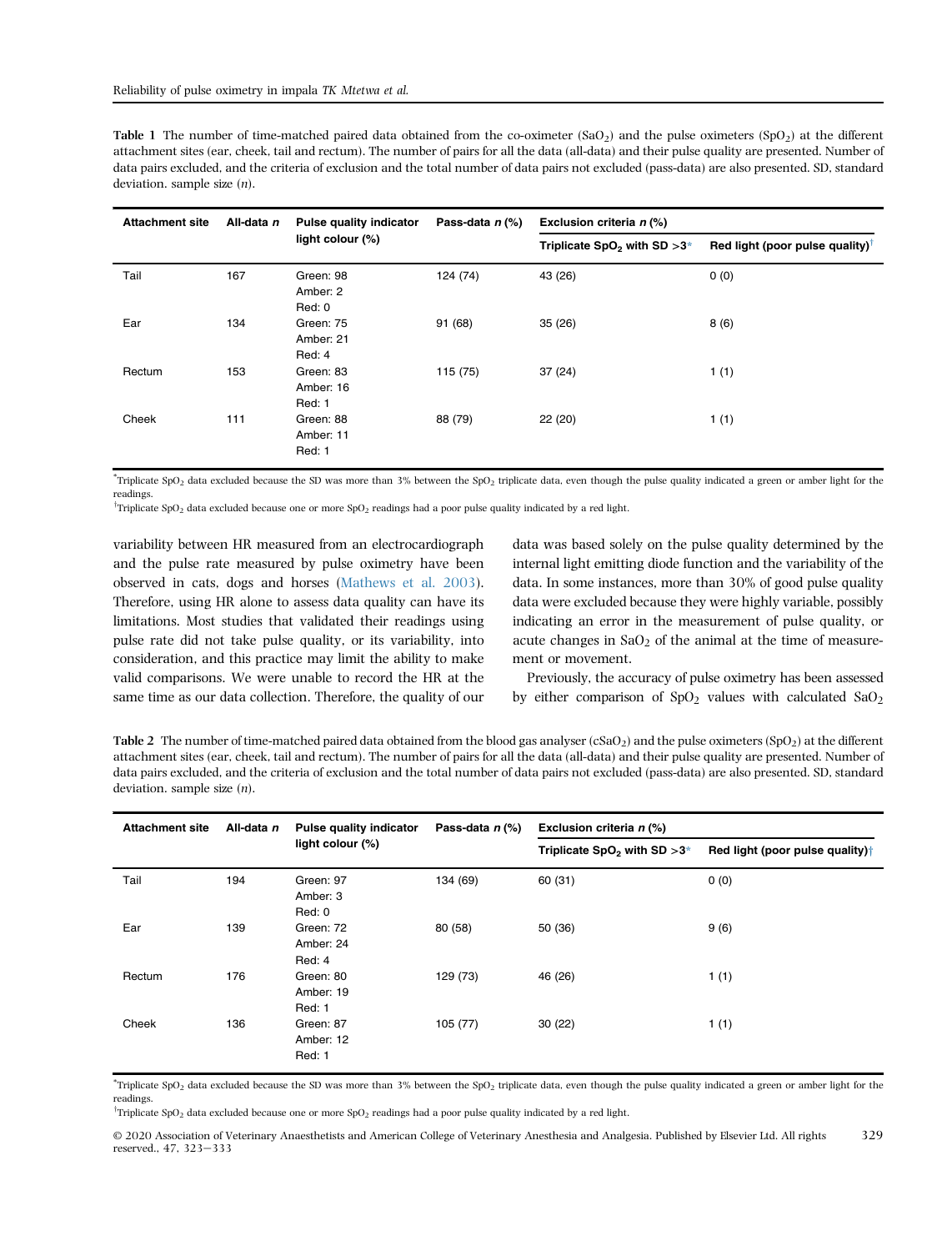| <b>Attachment site</b> | SaO <sub>2</sub> Ranges | 'All-data' |             |                |           |            | 'Pass-data' |             |                |                |            |
|------------------------|-------------------------|------------|-------------|----------------|-----------|------------|-------------|-------------|----------------|----------------|------------|
|                        |                         | n          | <b>Bias</b> | Precision      | $A_{rms}$ | <b>LOA</b> | n           | <b>Bias</b> | Precision      | $A_{rms}$      | <b>LOA</b> |
| Tail                   | $0 - 100%$              | 167        | 6           | $\overline{7}$ | 10        | $21, -8$   | 124         | 6           | $\overline{7}$ | 9              | $19, -7$   |
|                        | 70-100%                 | 144        | 4           | 5              | 6         | $14, -5$   | 110         | 4           | 5              | 6              | $13, -5$   |
|                        | <70%                    | 23         | 18          | 9              | 20        | $36, -1$   | 14          | 1           | 9              | 19             | $35, -1$   |
|                        | 70-79%                  | 22         | 9           | 5              | 10        | $20, -2$   | 9           | 11          | 5              | 11             | $20, -2$   |
|                        | $80 - 89%$              | 53         | 4           | 6              | 7         | $15, -7$   | 42          | 4           | 6              | 7              | $15, -6$   |
|                        | 90-100%                 | 69         | $3*$        | $3*$           | $4*$      | $9, -3$    | 59          | 4           | $3*$           | $4*$           | $9, -2$    |
| Ear                    | $0 - 100%$              | 134        | $-4$        | 14             | 15        | $24, -32$  | 91          | $-2*$       | 14             | 14             | $26, -30$  |
|                        | 70-100%                 | 120        | $-4$        | 13             | 13        | $20, -29$  | 82          | $-3*$       | 12             | 12             | $21, -27$  |
|                        | <70%                    | 14         | $0*$        | 25             | 23        | $49, -49$  | 9           | 8           | 27             | 26             | $61, -42$  |
|                        | 70-79%                  | 14         | $-4$        | 15             | 15        | $25, -33$  | 5           | $1*$        | 9              | 8              | $20, -17$  |
|                        | 80-89%                  | 44         | $-1*$       | 11             | 14        | $20, -23$  | 32          | $-1*$       | 11             | 11             | $21, -24$  |
|                        | $90 - 100%$             | 62         | $-6$        | 13             | 14        | $19, -31$  | 45          | $-5$        | 13             | 14             | $20, -30$  |
| Rectum                 | $0 - 100%$              | 153        | 5           | 12             | 13        | $28, -18$  | 115         | 5           | 11             | 12             | $27, -18$  |
|                        | 70-100%                 | 132        | $2*$        | 9              | 9         | $20, -16$  | 102         | $2*$        | 8              | 8              | $17, -13$  |
|                        | <70%                    | 21         | 23          | 13             | 26        | $48, -2$   | 13          | 24          | 18             | 26             | $59, -11$  |
|                        | 70-79%                  | 20         | 8           | 13             | 15        | $34, -18$  | 11          | 9           | 9              | 12             | $26, -9$   |
|                        | $80 - 89%$              | 50         | $3*$        | 8              | 9         | $19, -13$  | 34          | 4           | 6              | $\overline{7}$ | $16, -9$   |
|                        | 90-100%                 | 62         | $-1*$       | $\overline{7}$ | 6         | $13, -14$  | 57          | $-0*$       | $\overline{7}$ | $\overline{7}$ | $13, -14$  |
| Cheek                  | $0 - 100%$              | 111        | 12          | 11             | 16        | $33, -10$  | 88          | 12          | 11             | 16             | $33, -9$   |
|                        | 70-100%                 | 97         | 9           | $\overline{7}$ | 12        | $24, -6$   | 78          | 10          | $\overline{7}$ | 12             | $24, -5$   |
|                        | <70%                    | 14         | 30          | 12             | 33        | $54, -7$   | 10          | 32          | 13             | 34             | $58, -5$   |
|                        | 70-79%                  | 18         | 17          | 11             | 20        | $39, -5$   | 11          | 22          | 5              | 23             | 32, 12     |
|                        | $80 - 89%$              | 37         | 10          | 5              | 11        | $21, -1$   | 28          | 11          | 5              | 12             | 20, 3      |

<span id="page-7-0"></span>Table 3 The performance of the pulse oximeter readings  $(SpO<sub>2</sub>)$  compared with the gold standard co-oximetry  $(SaO<sub>2</sub>)$  at different attachment sites in immobilized impala (number of impala =  $16$ ). SaO<sub>2</sub>, oxygen haemoglobin saturation measured by co-oximetry.

 $^*$ Results that are acceptable according to manufacturer guidelines and DIN EN ISO 80601-2-61 (bias  $\leq$   $\pm 3\%$ , precision  $\leq$  3% and  $\Lambda_{\rm rms}$   $\leq$  4%). *n*, sample size;  $\Lambda_{\rm rms}$ , area root mean squares; LOA, limits of agreement (maximum and minimum).

derived from arterial blood gas data (Chaffi[n et al. 1996; Coghe](#page-9-0) [et al. 1999; Uystepruyst et al. 2000; Wong et al. 2011](#page-9-0)) or by SaO<sub>2</sub> data measured by co-oximetry [\(Young et al. 2002;](#page-10-14) [Mathews et al. 2003; Quinn et al. 2013; Dawson et al. 2014;](#page-10-14) [Giguere et al. 2014; Grubb](#page-10-14) & [Anderson 2017\)](#page-10-14). All these studies were performed in anaesthetized domesticated animals and humans. Our study is the first study designed to formally validate the accuracy of pulse oximetry in an immobilized wildlife species using both calculated and measured  $SaO<sub>2</sub>$ .

Although the co-oximeter and the blood gas analyser were designed and tested for human use, the paired  $SaO<sub>2</sub>$  and  $cSaO<sub>2</sub>$ values measured by both devices showed good agreement with each other. This finding suggests that impala may have a similar oxygen dissociation curve, with similar light absorption characteristics, to that of humans. This finding may be unique, as the human oxygen dissociation curve differs from that of other species such as sheep and goats ([Whitehair et al. 1990;](#page-10-11) [Clerbaux et al. 1993](#page-10-11)).

It has been well documented that bias, precision and Arms are the best methods for properly assessing the performance of clinical devices such as pulse oximetry, when compared with linear regression analysis ([Bland](#page-9-4) & [Altman 1986; Uystepruyst et al.](#page-9-4) [2000; Batchelder](#page-9-4) & [Raley 2007; Reiners et al. 2018\)](#page-9-4). Linear regression shows linearity and the direction of the relationship between the methods but not the agreement. Earlier studies have shown that data, which have a good correlation, do not always have good agreement [\(Serfontein](#page-10-15) & [Jaroszewicz 1978; Oldham](#page-10-15) [et al. 1979\)](#page-10-15), meaning that the use of correlation is insufficient to assess the efficacy of clinical devices. Therefore, in this study we used a statistical approach to determine the agreement and hence the accuracy of pulse oximetry.

In the impala, pulse oximetry values measured at the tail base were only accurate and precise within the  $SaO<sub>2</sub>$  range greater than 90%. Inaccuracy and imprecision of pulse oximetry at ranges below 90% have been widely reported in several species and age categories, including foals (Chaffi[n et al. 1996](#page-9-0)), calves ([Uystepruyst et al. 2000\)](#page-10-16), cats ([Mathews et al. 2003](#page-10-13)), dogs [\(Burns et al. 2006\)](#page-9-5) and humans [\(DeMeulenaere 2007](#page-10-17)). Pulse oximeters are predominantly calibrated by their manufacturers using algorithms determined from healthy humans that have  $SaO<sub>2</sub>$  values >80% [\(Uystepruyst et al. 2000](#page-10-16)). This methodology may account for the inaccuracy in pulse oximeter readings at low  $SaO<sub>2</sub>$  levels.

Many factors should be considered when determining the utility of pulse oximetry in different species. These factors include the effects of ambient light, thickness of tissue and its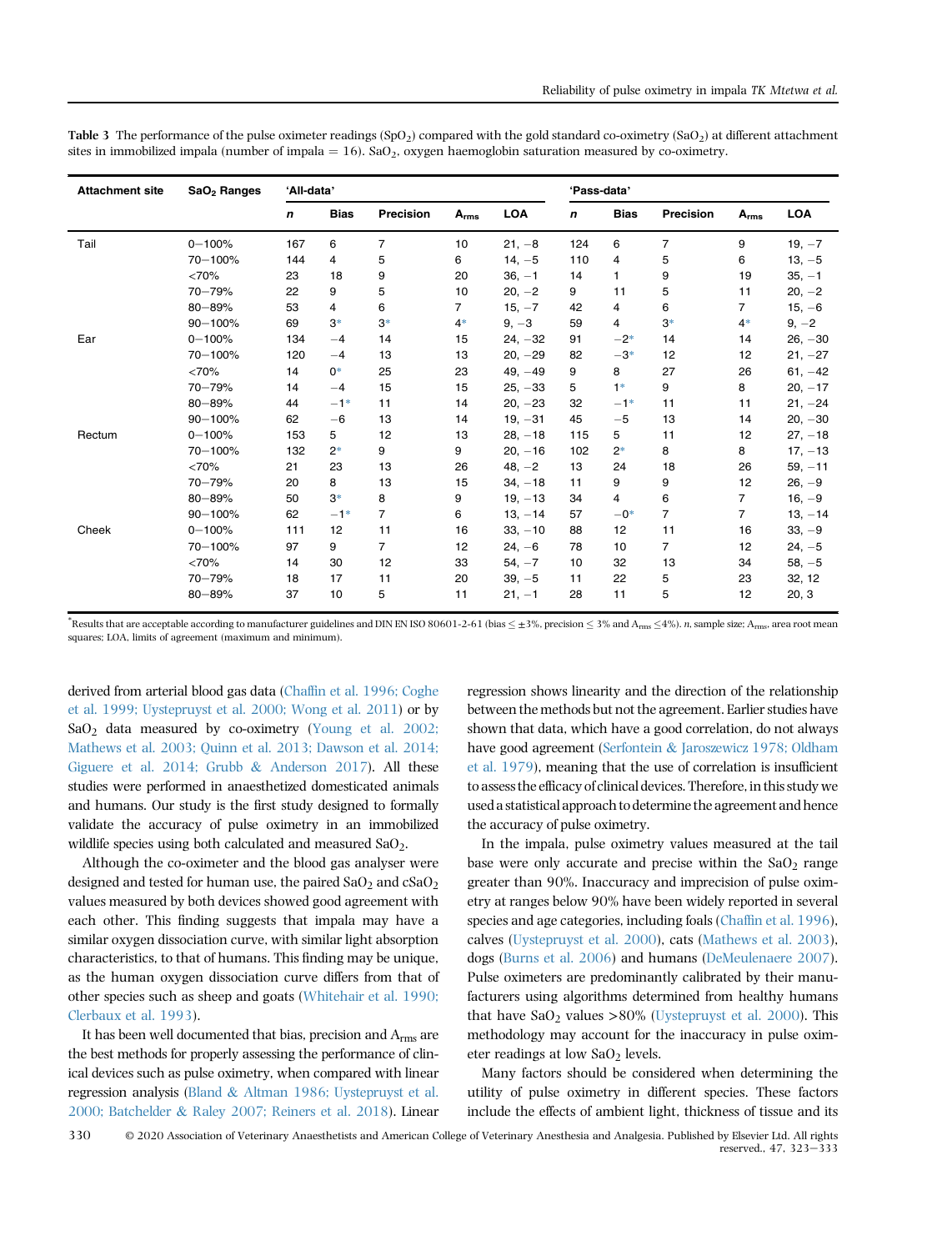<span id="page-8-0"></span>Table 4 The performance of the pulse oximeter readings compared with the blood gas analyser  $(cSaO<sub>2</sub>)$  at different attachment sites in immobilized impala (number of impala = 16).  $A_{rms}$ , area root mean squares; LOA, limits of agreement (maximum and minimum); cSaO<sub>2</sub>, oxygen haemoglobin saturation was calculated from arterial partial pressure of oxygen as measured by EPOC blood gas analyser.

| <b>Attachment site</b> | cSaO <sub>2</sub> Ranges (%) | 'All-data'  |                |                |                |            | 'Pass-data' |             |               |                |            |
|------------------------|------------------------------|-------------|----------------|----------------|----------------|------------|-------------|-------------|---------------|----------------|------------|
|                        |                              | $\mathbf n$ | Bias $(\%)$    | Precision (%)  | $A_{rms}$      | <b>LOA</b> | n           | Bias $(\%)$ | Precision (%) | $A_{rms}$      | <b>LOA</b> |
| Tail                   | $0 - 100$                    | 194         | 6              | 9              | 11             | $24, -12$  | 134         | 5           | 8             | 9              | $20, -10$  |
|                        | $70 - 100$                   | 157         | $3*$           | 6              | $\overline{7}$ | $16, -9$   | 113         | $3*$        | 5             | 6              | $13, -7$   |
|                        | < 70                         | 37          | 17             | 10             | 20             | $37, -3$   | 21          | 16          | 9             | 18             | $34, -18$  |
|                        | $70 - 79$                    | 27          | 9              | $\overline{7}$ | 11             | $23, -5$   | 10          | 9           | 6             | 11             | $21, -2$   |
|                        | $80 - 89$                    | 56          | $\overline{4}$ | $\overline{7}$ | 8              | $18, -11$  | 36          | 5           | 5             | $\overline{7}$ | $14, -5$   |
|                        | $90 - 100$                   | 74          | $0*$           | 4              | $4*$           | $8, -7$    | 67          | $1*$        | 4             | $4*$           | $9, -7$    |
| Ear                    | $0 - 100$                    | 139         | $-9$           | 15             | 17             | $20, -38$  | 80          | $-7$        | 15            | 16             | $22, -36$  |
|                        | $70 - 100$                   | 119         | $-9$           | 15             | 17             | $20, -38$  | 72          | $-7$        | 15            | 16             | $22, -36$  |
|                        | <70                          | 20          | $-10$          | 14             | 17             | $17, -38$  | 8           | $-8$        | 18            | 18             | $27, -42$  |
|                        | $70 - 79$                    | 17          | 8              | 16             | 18             | $25, -40$  | 8           | $-6$        | 18            | 18             | $30, -42$  |
|                        | $80 - 89$                    | 42          | $-8$           | 17             | 18             | $24, -41$  | 22          | $-5$        | 16            | 16             | $26, -36$  |
|                        | $90 - 100$                   | 60          | $-9$           | 13             | 16             | $16, -35$  | 42          | $-8$        | 14            | 15             | $19, -35$  |
| Rectum                 | $0 - 100$                    | 176         | 5              | 13             | 14             | $31, -21$  | 129         | 4           | 13            | 14             | $30, -21$  |
|                        | $70 - 100$                   | 144         | $2*$           | 9              | 9              | $19, -16$  | 115         | $1*$        | 9             | 9              | $19, -16$  |
|                        | <70                          | 32          | 22             | 16             | 27             | $54, -10$  | 14          | 29          | 16            | 33             | $60, -2$   |
|                        | $70 - 79$                    | 26          | 9              | 8              | 13             | $24, -5$   | 18          | 10          | 8             | 13             | $26, -6$   |
|                        | $80 - 89$                    | 50          | $3*$           | $\overline{7}$ | $\overline{7}$ | $18, -11$  | 37          | 4           | 6             | $\overline{7}$ | $15, -7$   |
|                        | $90 - 100$                   | 68          | $-3*$          | 8              | 8              | $13, -19$  | 60          | $-3*$       | 8             | 9              | $14, -19$  |
| Cheek                  | $0 - 100$                    | 136         | 12             | 11             | 16             | $34, -10$  | 105         | 12          | 11            | 16             | $34, -9$   |
|                        | $70 - 100$                   | 115         | 9              | 8              | 12             | $24, -6$   | 90          | 10          | 8             | 12             | $25, -5$   |
|                        | <70                          | 21          | 28             | 13             | 31             | 53, 3      | 15          | 28          | 14            | 31             | 56, 1      |
|                        | $70 - 79$                    | 24          | 16             | 10             | 19             | $36, -3$   | 16          | 21          | 6             | 22             | 33, 9      |
|                        | $80 - 89$                    | 44          | 11             | 5              | 12             | $21, -1$   | 30          | 12          | 5             | 13             | 21, 3      |
|                        | $90 - 100$                   | 48          | 4              | 4              | 5              | $10, -3$   | 44          | 4           | $3*$          | 5              | $11, -2$   |

\*Results that are acceptable according to manufacturer guidelines and DIN EN ISO 80601-2-61 (bias  $\leq \pm 3\%$ , precision  $\leq 3\%$  and  $A_{\rm rms} \leq 4\%$ ). *n*, sample size;  $A_{\rm rms}$ , area root mean squares; LOA, limits of agreement (maximum and minimum).

perfusion, skin pigmentation, artefacts created by motion and site of probe placement [\(Young et al. 2002\)](#page-10-14).

The site of probe placement arguably plays the most important role in the accuracy and precision of pulse oximetry (Chaffi[n et al. 1996; Mathews et al. 2003; Grubb](#page-9-0) & [Anderson](#page-9-0) [2017](#page-9-0)) and is species-dependent ([Mathews et al. 2003](#page-10-13)). In the impala, the pulse oximeters only met the ISO guidelines when measurements were taken from the base of the tail, when blood oxygenation was high  $(SaO<sub>2</sub> 90-100%)$ . Similar findings were observed using pulse oximetry measured at the base of calves' tails, where the bias was low (0.6%), precision high (3.2%) and predominantly when  $SaO<sub>2</sub>$  was above 90% ([Uystepruyst et al.](#page-10-16) [2000](#page-10-16)). In contrast, Chaffi[n et al. \(1996\)](#page-9-0) found that pulse oximetry measured at the tail base performed poorly at all  $SaO<sub>2</sub>$ ranges in anaesthetized foals. Indeed, the efficacy of pulse oximetry will differ between species because anatomical sites will have species-specific factors that influence measurements. In the impala, the higher accuracy of the  $SpO<sub>2</sub>$  values obtained at the tail could be explained by several factors. The skin under the tail has a well perfused vascular bed with little pigment and the probe was protected from ambient light by the tape used to secure the probe to the tail.

The ear has been used widely in humans because it is known to be the least vasoactive site when compared with other sites (Grap  $2002$ ). In the impala, SpO<sub>2</sub> values measured at the ear were accurate, with a slight underestimation of  $SaO<sub>2</sub>$ , but imprecise. These findings were similar to those in horses where  $SpO<sub>2</sub>$  measurements taken from the ear were accurate but imprecise (Chaffi[n et al. 1996\)](#page-9-0). During immobilization, there was a large degree of ear movement, it was difficult to find areas without pigmentation and the curvature and thickness of the cartilage hindered good probe placement. These factors could account for the imprecision of these measurements.

In cynomolgus monkeys, good agreement occurred between measures of pulse oximetry from the cheek mucosa,  $SaO<sub>2</sub>$ measured by co-oximetry (bias  $= 2.7\%$ ) and cSaO<sub>2</sub> from a blood gas analyser (bias  $= 1.8\%$ ) [\(Young et al. 2002](#page-10-14)). From the cheek of the impala, this agreement was poor, possibly because contact was inadequate, owing to the buccal papillae on the cheek mucosa, saliva from hypersalivation (or pseudoptylism) or movement from chewing.

In critically ill dogs, the rectal mucosa is a useful and reliable site to measure  $SpO<sub>2</sub>$  when there is limited access to other peripheral sites ([Barton et al. 1996\)](#page-9-6). Unlike our rectal probe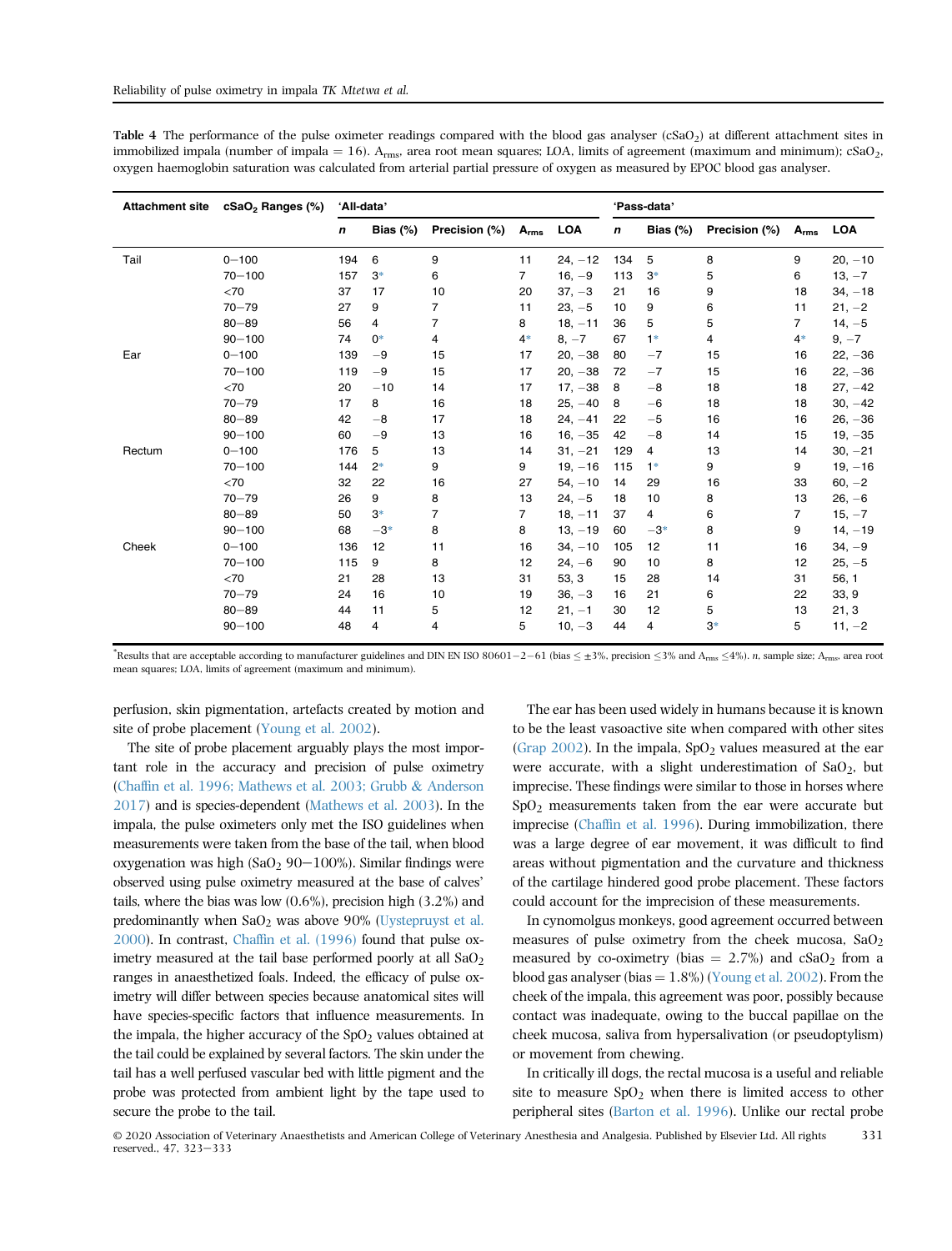placement, [Barton et al. \(1996\)](#page-9-6) used a sensor specifically designed for the rectum and secured it using a soft silicone plug, factors that may account for their consistent results. However, a similar study performed by [Giguere et al. \(2014\)](#page-10-19) also indicated larger bias (23%) at saturations below 85%, when the probe was placed inside the rectal mucosa of anaesthetized neonatal foals.

Etorphine is known to cause severe hypoxaemia in immobilized impala ([Meyer et al. 2010; Zeiler et al. 2015](#page-10-20)). During immobilization, overestimation of pulse oximeter measurements is arguably worse than underestimation, since it may give the impression that an animal has normal oxygen levels when it is hypoxaemic in reality. In this study, probes that were placed in the rectum and on the cheek overestimated  $SaO<sub>2</sub>$ , therefore these sites should be avoided. This fact is particularly important especially in clinically ill animals.

## Conclusion

We have shown that pulse oximetry, using a commercial veterinary device, is valid in immobilized impala, but only when oxygen haemoglobin saturations are high (>90%) and when a transflectance probe is used at the base of the tail. Since chemical immobilization often results in severe hypoxaemia in impala, the interpretation of pulse oximetry readings to measure haemoglobin oxygen saturation should be done with caution. The authors recommend the use of additional monitoring equipment such as blood gas analysis or co-oximetry. However, given that pulse oximetry is cost-effective, noninvasive and rapidly measures trends in blood oxygenation, the development of more reliable pulse oximeters for use in wild antelope species is warranted. Using the tail base as an optimal site for pulse oximetry measurements in impala may help with this development and refinement of future clinical practices.

## Funding

The study was funded by the University of Pretoria, Faculty of Veterinary Science, Department of Paraclinical Science, South African Veterinary Association (Wildlife Group) and the National Research Foundation.

# Acknowledgements

The authors would like to thank [Wildlifevets.com](http://Wildlifevets.com) and Wildlife Pharmaceuticals for their generous support and help with data collection. Additionally, we thank Dr Etienne Bason and Penelope Miya for their help. We also thank Kyron Laboratories and Ascendis Medical for loaning the Nonin pulse oximeters and Co-oximeter devices, and the University of Pretoria, Faculty of Veterinary Science, Department of Paraclinical Science and National Research Foundation for funding.

## Authors' contributions

TM: preparation of equipment, data collection, statistical analysis and preparation of manuscript. LM, GZ: idea of the study, data collection, data interpretation and preparation of manuscript. LL: data collection and edited manuscript. SP: data collection and edited manuscript.

## Conflict of interest statement

SP and LL work for Wildlife Pharmaceuticals, the company that sells the drugs that were used to immobilize the animals in this study. The aim of this study was not to determine the effects of these drugs and the authors do not advocate their specific use in this manuscript. The other authors declare no conflict of interest.

## **References**

- <span id="page-9-6"></span>[Barton LJ, Devey JJ, Gorski S et al. \(1996\) Evaluation of trans](http://refhub.elsevier.com/S1467-2987(20)30007-6/sref1)mittance and refl[ectance pulse oximetry in a canine model of](http://refhub.elsevier.com/S1467-2987(20)30007-6/sref1) hypotension and desaturation. J Vet Emerg Crit Care  $6, 21-28$  $6, 21-28$ .
- [Bardell D, West W, Senior JM \(2017\) Evaluation of a new handheld](http://refhub.elsevier.com/S1467-2987(20)30007-6/sref2) [point-of-care blood gas analyser using 100 equine blood samples.](http://refhub.elsevier.com/S1467-2987(20)30007-6/sref2) Anaesth Analg  $44$ ,  $1-9$ .
- <span id="page-9-2"></span>[Batchelder PB, Raley DM \(2007\) Maximizing the laboratory setting](http://refhub.elsevier.com/S1467-2987(20)30007-6/sref3) [for testing devices and understanding statistical output in pulse](http://refhub.elsevier.com/S1467-2987(20)30007-6/sref3) [oximetry. Anaesth Analg 105, S85](http://refhub.elsevier.com/S1467-2987(20)30007-6/sref3)-[S94.](http://refhub.elsevier.com/S1467-2987(20)30007-6/sref3)
- <span id="page-9-4"></span>[Bland JM, Altman DG \(1986\) Statistical methods for assessing](http://refhub.elsevier.com/S1467-2987(20)30007-6/sref4) [agreement between two methods of clinical measurements.](http://refhub.elsevier.com/S1467-2987(20)30007-6/sref4) [Lancet 1, 307](http://refhub.elsevier.com/S1467-2987(20)30007-6/sref4)-[310](http://refhub.elsevier.com/S1467-2987(20)30007-6/sref4).
- <span id="page-9-1"></span>[Bland JM, Altman DG \(2007\) Agreement between methods of](http://refhub.elsevier.com/S1467-2987(20)30007-6/sref5) [measurement with multiple observations per individual.](http://refhub.elsevier.com/S1467-2987(20)30007-6/sref5) J Biopharm Stat  $17, 571-582$ .
- <span id="page-9-3"></span>[Bohnhorst B, Peter CS, Poets CF \(2002\) Detection of hyperoxaemia](http://refhub.elsevier.com/S1467-2987(20)30007-6/sref6) [in neonates: data from three new pulse oximeters. Arch Dis Child](http://refhub.elsevier.com/S1467-2987(20)30007-6/sref6) [Fetal Neonatal Ed 87, F217](http://refhub.elsevier.com/S1467-2987(20)30007-6/sref6)-[F219](http://refhub.elsevier.com/S1467-2987(20)30007-6/sref6).
- <span id="page-9-5"></span>[Burns PM, Driessen B, Boston R, Gunther RA \(2006\) Accuracy of a](http://refhub.elsevier.com/S1467-2987(20)30007-6/sref7) [third \(Dolphin Voyager\) versus](http://refhub.elsevier.com/S1467-2987(20)30007-6/sref7) first generation pulse oximeter [\(Nellcor N-180\) in predicting arterial oxygen saturation and pulse](http://refhub.elsevier.com/S1467-2987(20)30007-6/sref7) rate in the anesthetized dog. Vet Anaesth Analg  $33, 281-295$ .
- <span id="page-9-0"></span>Chaffi[n MK, Mathews NS, Cohen ND, Carter GK \(1996\) Evaluation](http://refhub.elsevier.com/S1467-2987(20)30007-6/sref8) [of pulse oximetry in anaesthetised foals using multiple combi](http://refhub.elsevier.com/S1467-2987(20)30007-6/sref8)[nations of transducer type and transducer attachment site.](http://refhub.elsevier.com/S1467-2987(20)30007-6/sref8) [Equine Vet J 28, 437](http://refhub.elsevier.com/S1467-2987(20)30007-6/sref8)-[445](http://refhub.elsevier.com/S1467-2987(20)30007-6/sref8).
- [Clerbaux T, Gustin P, Detry B et al. \(1993\) Comparative study](http://refhub.elsevier.com/S1467-2987(20)30007-6/sref9) [of the oxyhaemoglobin dissociation curve of four mammals:](http://refhub.elsevier.com/S1467-2987(20)30007-6/sref9) [man, dog, horse and cattle. Comp Biochem Physiol 106A,](http://refhub.elsevier.com/S1467-2987(20)30007-6/sref9) [687](http://refhub.elsevier.com/S1467-2987(20)30007-6/sref9)-[694.](http://refhub.elsevier.com/S1467-2987(20)30007-6/sref9)
- [Coghe J, Uystepruyst C, Bureau F, Lekeux P \(1999\) Non-invasive](http://refhub.elsevier.com/S1467-2987(20)30007-6/sref10) [assessment of arterial haemoglobin oxygen saturation in cattle](http://refhub.elsevier.com/S1467-2987(20)30007-6/sref10) [by pulse oximetry. Vet Rec 145, 666](http://refhub.elsevier.com/S1467-2987(20)30007-6/sref10)-[669](http://refhub.elsevier.com/S1467-2987(20)30007-6/sref10).
- [Dawson J, Bastrenta P, Cavigioli F et al. \(2014\) The precision and](http://refhub.elsevier.com/S1467-2987(20)30007-6/sref11) [accuracy of Nellcor and Masimo oximeters at low oxygen satu](http://refhub.elsevier.com/S1467-2987(20)30007-6/sref11)[rations \(70%\) in newborn lambs. Arch Dis Child Fetal Neonatal](http://refhub.elsevier.com/S1467-2987(20)30007-6/sref11) [Ed 99, F278](http://refhub.elsevier.com/S1467-2987(20)30007-6/sref11)-[F281.](http://refhub.elsevier.com/S1467-2987(20)30007-6/sref11)